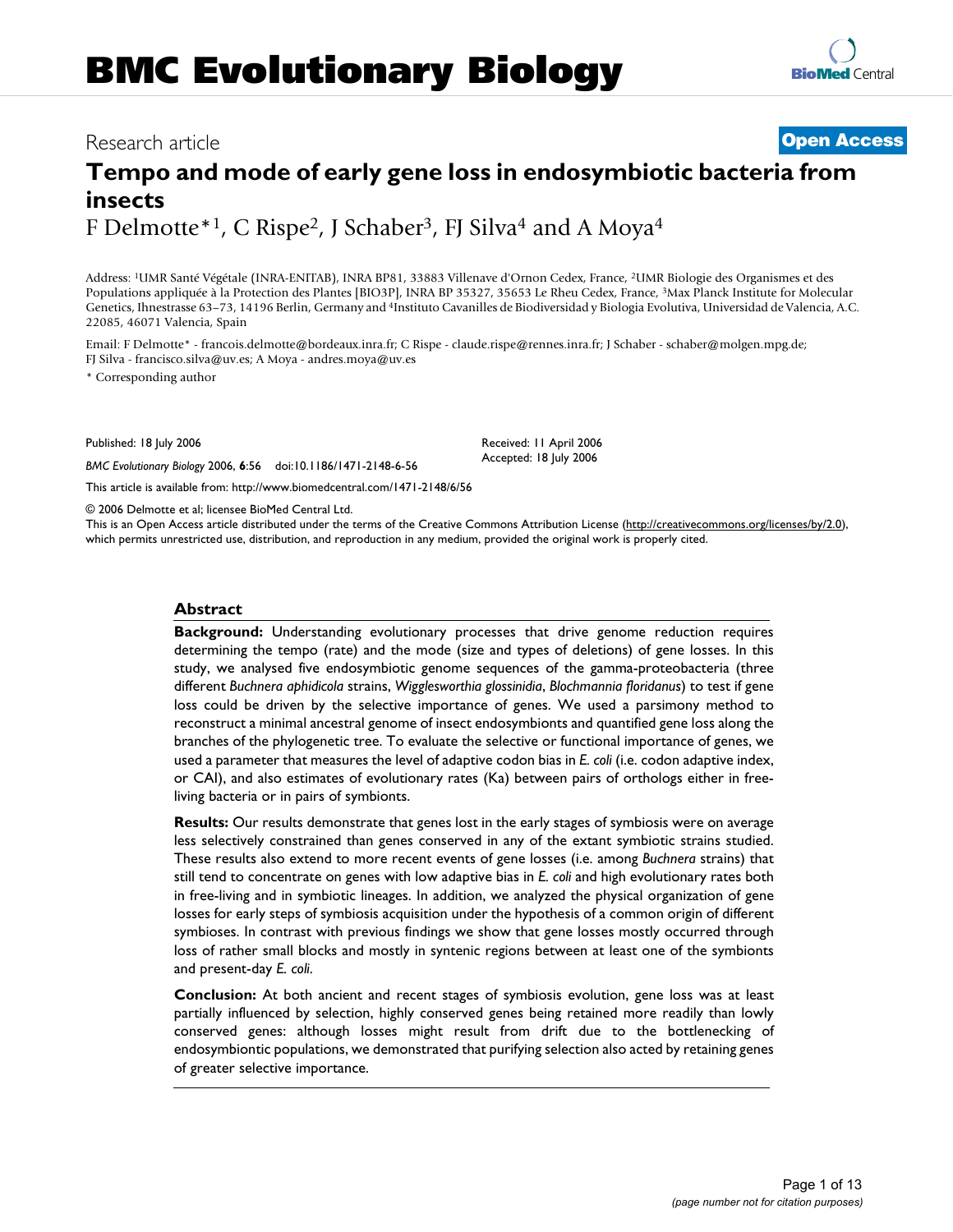## **Background**

The smallest genomes belong to bacterial obligate pathogens or intracellular symbionts of eukaryotes (e.g., *Mollicutes*, *Rickettsiae*, *Spirochetes, Chlamydiae*, and insectassociated gamma-proteobacteria). Phylogenetic analyses indicate that their small genome size is a derived state accompanying the transition to their specialized intracellular lifestyle. In other words, all these microbes certainly evolved from ancestors with larger genomes. One of the smallest genome described to date belongs to *B. aphidicola*, gamma-proteobacteria that maintain mutualistic endosymbiotic associations with aphids [1]. Gamma-proteobacteria include other obligate partners of insects and command special attention for several reasons: first, genome reduction in this group has been extreme, yielding a ten fold range of genome sizes; second, free-living relatives of these symbionts include the model organism *Escherichia coli* (*E. coli*) for which extensive genetic information is available; third, gene order is extremely well conserved between symbionts of the same genus [2,3] and rather well conserved over genome fragments between symbionts and free-living relatives [4]. This allows the reconstruction of gene loss events at different evolutionary steps of symbiosis. The first genome sequence of *B. aphidicola* BAp [5] initiated comparative studies shedding light on the process of genome reduction in this endosymbiont [6,7] but the recent sequencing of two additional *B. aphidicola* strains [2,8] and of three endosymbionts closely related to *Buchnera*, i.e. *Blochmannia floridanus* and *Blochmannia pennsylvanicus* (the endosymbionts of carpenter ants, respectively *Camponotus floridanus* and *Camponotus pennsylvanicus*; [3,9]), and *Wigglesworthia glossinidia* (the endosymbiont of the tsétsé fly, *Glossina brevipalpis*; [10]) considerably increase the scope for comparative analysis to reveal evolutionary patterns of gene loss. Moreover, it provides the opportunity for assessing the generality of the process of genome size reduction in three kinds of symbiotic lineages that have different gene content shaped by specific nutritional needs of their insect hosts.

The identification of long term evolutionary forces that drive genome shrinkage in endosymbionts is much debated. The trend toward large scale gene loss could reflect the inefficiency of natural selection at maintaining genes in the genomes of these cytoplasmically inherited bacteria. Indeed, the vertical partitioning of symbiotic lineages among hosts and their reduced population sizes strongly favour drift, a mechanism proposed to be responsible for the accumulation of mildly deleterious mutations in symbiotic genomes [6,11]. The hypothesis of an increased fixation of deleterious mutations is supported by several lines of evidence: the general acceleration of evolutionary rates and massive AT enrichment [[12,13]; but [14] for a selectionist interpretation], the increased proportion of non-synonymous mutations [12], the loss

of adaptive codon bias [15] and the very low level of intraspecific polymorphism observed in bacterial populations [[16,](#page-11-0)17]. Because the host environment provides metabolites, many bacterial loci would become redundant thereby accumulating slightly deleterious mutations by a process known as Muller's ratchet, which eventually could lead to the functional inactivation of non essential genes. In fact, the DNA of a pseudogene may be completely deleted from the *B. aphidicola* genome in 40 to 60 My [18]. Even some apparently beneficial genes (DNA repair, transcriptional regulation and replication initiation mechanisms) have been lost confirming that drift may play an important role in genome reduction [5,9,19].

If the ultimate forces leading to genome shrinkage in endosymbionts are still much debated, the proximal mechanisms responsible for DNA removal seem to be better understood [20,21]. In particular, it has been suggested that DNA removal occurs because of mutational bias favouring deletions over insertions in bacterial genomes [22]. This process which is apparently universal in prokaryotes could account for the scarcity of non coding DNA in most bacterial lineages. The loss of genes involved in DNA repair which are otherwise broadly conserved in bacteria might explain why deletion biases are not "corrected" and eventually lead to gene degradation and loss. Strikingly, such losses are a common characteristic of *Buchnera*, *Wigglesworthia* and *Blochmannia*, but also of *Sitophilus orizae* primary endosymbiont (a younger symbiont with a larger genome, where two of such genes are inactivated [23]) and even of free-living marine bacteria recently engaged in genome reduction [24]. Chromosomal rearrangement which can lead to large deletion events as also contributes to DNA removal. Finally, obligate bacterial mutualists have lost the ability to incorporate foreign DNA which grants them a "one-way ticket to genome shrinkage".

Understanding the evolutionary processes that drive genome reduction requires determining the tempo (rate) and the mode (size and types of deletions) of gene losses. Detailed information is available on recent events of gene loss from comparing closely related symbionts: for example extreme genome stasis (conservation of gene order and gene repertoires) has been shown for three *B. aphidicola* genomes [2,8] with an estimated tempo of gene loss in the range of 2–3 Myr per gene. Similar patterns emerge for *Blochmannia* [3], where a comparison between two species revealed a limited number of gene losses scattered along the genome with different rates for the two species (*ca* 0.6 Myr per gene for *B. floridanus* and *ca* 6 Myr per gene for *B. penssylvanicus*). These findings of gradual gene loss with some degree of specific variation is compatible with a phenomenon of drift, as seen above, mitigated by selective processes, since gene loss affects differential gene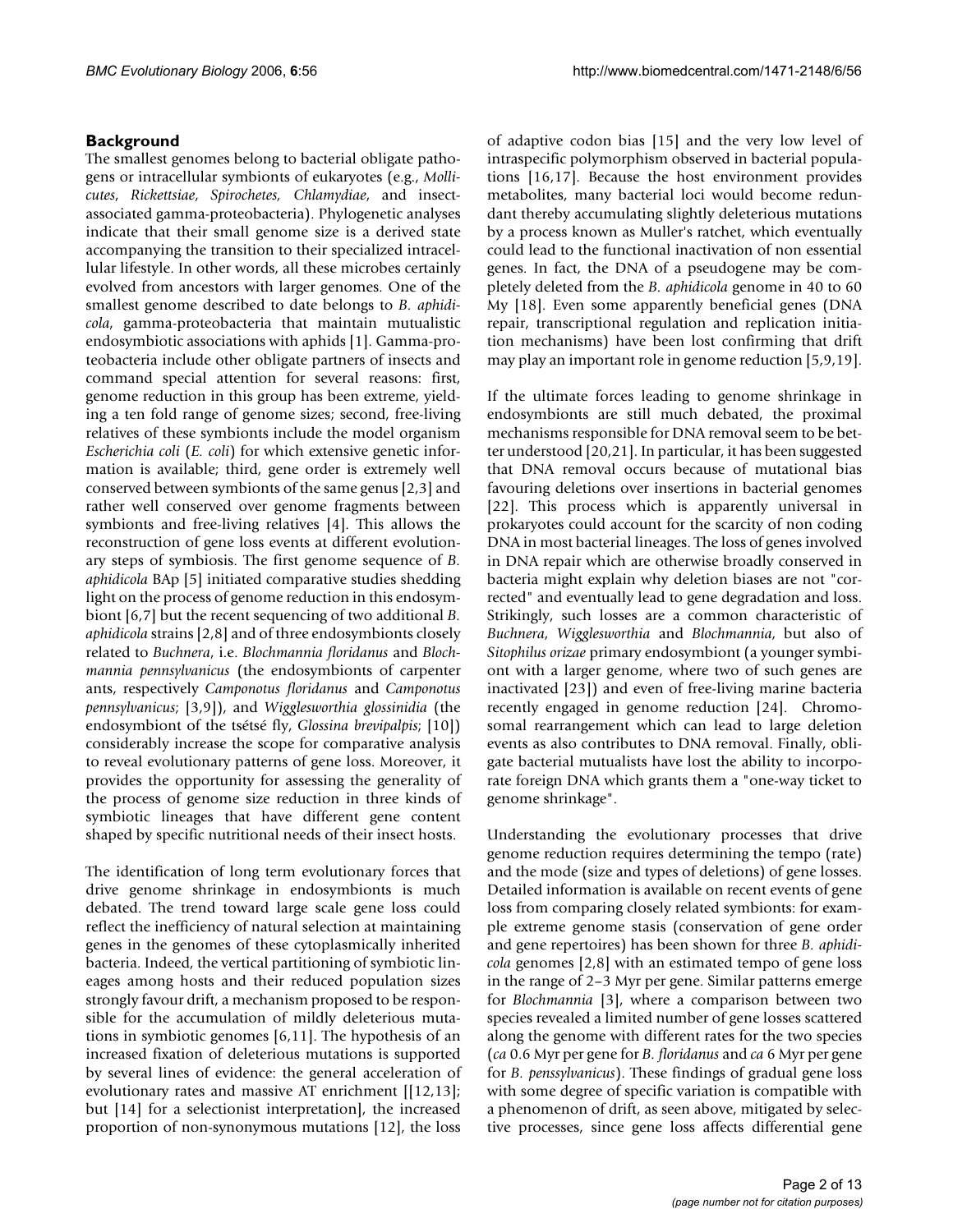functions for different symbionts (e.g. *B. aphidicola strains* tend to conserve many genes involved in amino acid synthesis, while *Blochmannia* species tend to conserve a disproportionate number of genes involved in synthesis of cofactors).

In contrast, less is known about the rhythm and types of gene loss that occurred in the early steps of the acquisition of symbiosis. This is particularly critical, because gene losses that occurred in the ancestor of all *B. aphidicola* strains or *Blochmannia* species respectively were massive (estimated to >1000 genes lost [25]). Two recent comparative studies which reconstructed the hypothetical ancestral genome of *B. aphidicola* BAp and its free-living relatives have reached diverging conclusions on the organisation of gene losses. Moran and Mira [6] found that early gene loss involved deletions of large sets of contiguous genes including loci with unrelated functions, possibly due to recombination at repeated sequences [2,26]. Such massive and non-oriented process would be the sign of strong genetic drift and weakened selection in the early stages of endosymbiosis [6,11,27,28]. In contrast, Silva *et al*. [25] who focused on blocks of conserved synteny, found that genome shrinkage arose through multiple events of gene disintegration dispersed over the whole genome, which would be better explained by selection acting on individual genes even in these early steps. Even if larger deletions could not be ruled out, these authors insisted on the importance of selection for explaining the genome shrinkage observed in endosymbionts. Interestingly, recent genomic and experimental data support both scenarios: on the one hand, the presence of hundreds of pseudogenes scattered around the genomes of some pathogens recently sequenced [29-32] support the scenario whereby genome reduction occurs by slow erosion of individual genes. On the other hand, Nilsson *et al*. [33] have nicely showed that, even on a short evolutionary time scale, the disappearance of large stretches of DNA can be frequent in bacteria establishing in a constant environment. This experimental result suggests that large-scale deletions may occurred during the initial stages of genome reduction [33].

Characterizing the final set of genes of reduced genomes should help resolve this debate. Genome shrinkage is largely a lineage-specific process [34]. Indeed, because evolution is a highly contingent process, it is difficult to predict the fate of each single lineage. Moreover, successive losses are not independent events because the loss of a gene from a genome may influence the types of losses tolerated in the future. Finally, identical functions can be achieved by non-orthologous genes in different lineages. For example, the comparison of genomes of closely related insect endosymbionts shows that they share only 50% of their protein-coding genes. Although important

functions such as cell division processes, information storage and processing show a high conservation of their gene repertoires, remarkable differences exist for those genes that encode proteins involved in the cell envelope, flagellum biosynthesis and the metabolism of amino acids, nucleotides, or coenzymes [9,34]. However, this does not necessarily mean that gene loss is a completely random process. In eukaryotes, Krylov *et al*. [35] recently investigated the relation between the propensity of a gene to be lost and its functional importance. Interestingly, these authors found significant relationships between the "propensity for gene loss" (PGL) and sequence substitution rate, gene dispensability, the number of protein interactions and the expression level of the gene. Thus, at least in eukaryotes, the likelihood of being lost seems to be an inverse relation of the biological importance of a gene. To date, this hypothesis has not been tested in prokaryotes, possibly because it is difficult to disentangle the respective contribution of gene loss and horizontal gene transfers in the evolution of bacterial genome size [36]. However, we propose that the well characterized group of insect endosymbionts provides a good model system for investigating the relative importance of drift and purifying selection in the process of genome shrinkage.

In this study, we used five available endosymbiotic genome sequences of the gamma-proteobacteria – *B. aphidicola* BAp, *B. aphidicola* BSg, *B. aphidicola* BBp, *Wigglesworthia glossinidia* (Wgl) and *Blochmannia floridanus* (Bfl) – to test whether gene loss was related to the selective importance of genes. We used a parsimony method to reconstruct a minimal ancestral genome of insect endosymbionts and quantified gene loss along the branches of the phylogenetic tree. This allowed us to assess different loss events at different evolutionary scales and to estimate the likelihood that a gene be lost during the evolution of symbiosis. To evaluate the selective or functional importance of genes, we used a parameter that measures the level of adaptive codon bias in *E. coli* (i.e. codon adaptive index, or CAI), and also estimates of evolutionary rates (Ka) between either pairs of orthologs in free-living bacteria or in pairs of symbionts. These parameters are expected to be correlated with the selective pressure on the genes. We also studied the distribution of deletion sizes (in number of loci) in order to determine whether they occurred by small steps or through large deletions of multiple loci at different positions on the phylogenetic tree rooted at the last common ancestor of free living bacteria and modern endosymbionts.

## **Results and discussion**

## *Single or multiple origin(s) of endosymbiosis?*

To place each gene loss event in an evolutionary context, we needed a reliable species tree onto which gene losses could be mapped. Our most parsimonious phylogenetic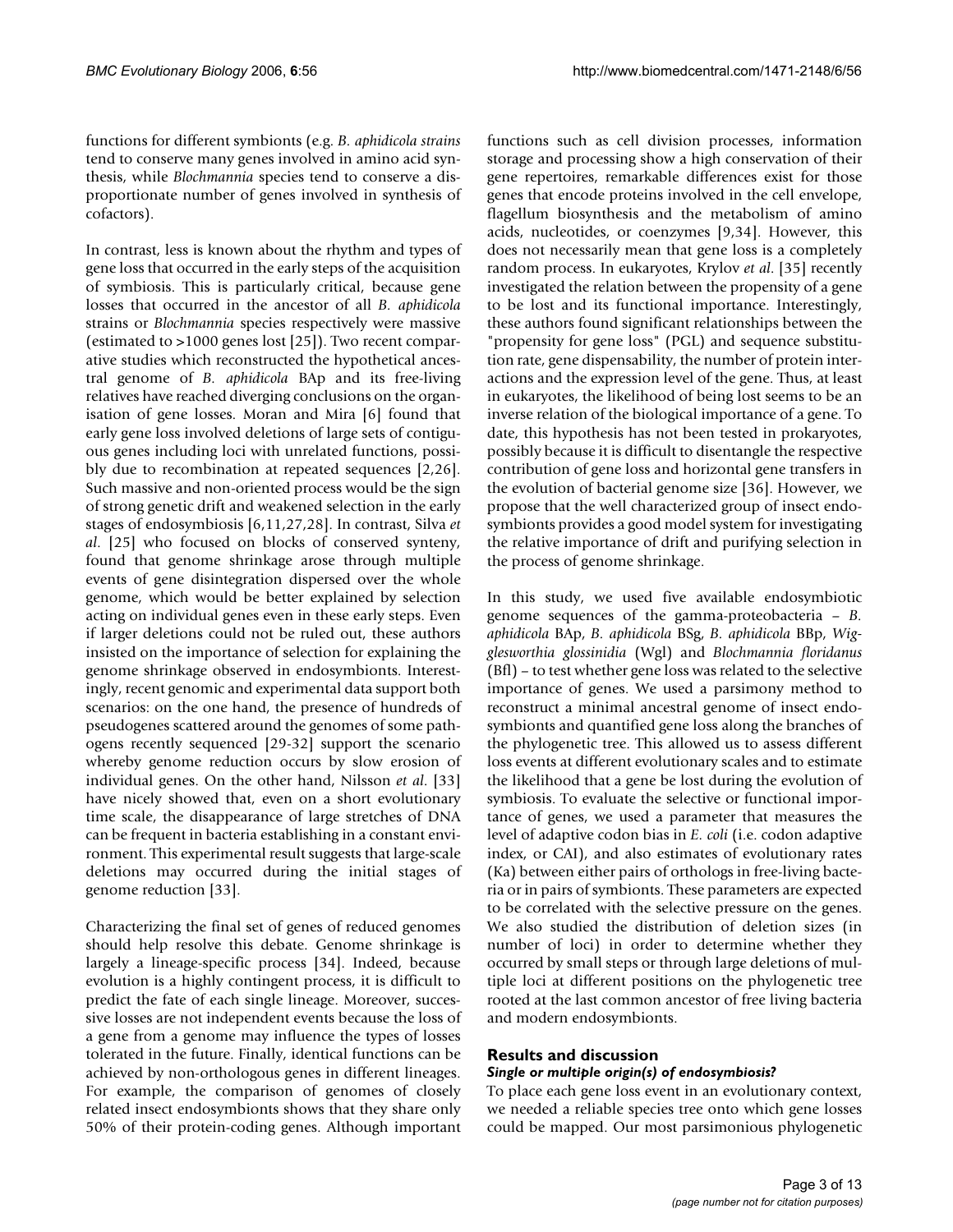reconstruction yielded a monophyletic group containing the five symbiont lineages (Figure 1). The alternative tree topologies, in particular the scenario supporting a nonsister origin of these endosymbionts, showed significantly lower likelihoods, which confirm that the symbiosis between these five endosymbionts and their hosts resulted from an infection from a single bacterial strain. This does not mean that a single ancestral infection occurred that would have been followed by cospeciation of hosts and their symbionts. Rather, we may assume that a same species of bacteria tended to cohabit with species of insects belonging to different orders, and managed several times to establish symbiosis.

It is worth noting that the same result was recently found in at least three other studies, applying different methods on a different set of orthologous protein-coding genes [9,37,38]. In particular, Lerat *et al*. [38] insisted on the complete lack of conflict between 205 orthologous genes they chose resulting in a fully resolved phylogeny where *B. aphidicola* BAp and *Wiggleworthia* grouped together. In this context, we believe that the monophyletic topology of these five endosymbionts is a good "working hypothesis" although our phylogenomic approach precludes classical bootstrapping testing of the robustness of the tree.

However, Herbeck *et al*. [39] using a similar approach with more taxa but only two genes, the conserved groEL and 16S rRNA, proposed a different scenario. They found



## **Figure 1**

Phylogenetic tree based on an alignment of 61 concatenated conserved protein-coding genes involved in translation. DNA sequences were aligned using a protein alignment from clustalw, and then trimmed with Gblocks and limited to the first two codon positions resulting in 19143 nucleotides. The tree was reconstructed with NHML version 3 (Galtier 1998). *LCA*  = Last Common Ancestor; Numbers in bold at the nodes indicate the number of protein coding genes (CDS) present at these steps. Numbers below the branches indicates the number of lost CDS since the last node. In front of each endosymbiotic lineage were indicated the chromosome size, the number of CDS and that of pseudogenes (assimilated to gene losses).

various phylogenies that group *Blochmannia* and *Wigglesworthia* but separately from *Buchnera*, which leaded them to conclude that *Blochmannia* and *Wigglesworthia* represent an origin of primary endosymbiosis that is independent from that of *Buchnera*. Another recent study also cast in doubt the monophyletic character of the three endosymbiotic lineages [4]. These authors found a strong discordance between a phylogeny based on concatenated conserved amino acid sequences and reconstructions based on gene order. The former supported a single origin, while the latter placed *Blochmannia* as closer relative to *E. coli* than *Yersinia* and any other symbiotic lineage. This comes from the fact that synteny is high between *Blochmannia* and *E. coli* [3]. This result could still be compatible with a single origin for endosymbionts, provided that different levels of gene rearrangements occur among different lineages.

Although we cannot definitively conclude on the single/ multiple origin of AT-rich endosymbionts, we have retained the monophyly of endosymbionts as a working hypothesis since it has been reached several times by different phylogenomic approaches, including our.

## *Gene loss and CAI of* **E. coli**

At all evolutionary scales low CAI genes were more readily lost than high CAI genes (Figure 2). Significantly (U-test, P < 0.001), gene loss was particularly biased towards low CAI genes early in the acquisition of symbiosis, since more than 80% of the sequences with CAI <0.25 (in *E. coli*) were lost between LCA1 (last common ancestor of endosymbionts and their free-living relatives) and LCA2 (last common ancestor of endosymbionts), representing 123 genes out of 158, while fewer than 20% of sequences with CAI >0.55 were lost, representing 22 genes out of 166. This result is not dependent on the hypothesis of common origin of all endosymbionts. Indeed, the pattern of loss is similar between LCA1 and *Blochmannia*, LCA1 and *Wigglesworthia*, LCA1 and the common ancestor of *B. aphidicola* strains (LCA3) or LCA1 and LCA2 (Figures 2a, 2b).

The proportion of genes lost in each CAI class within the symbiont clade did not exceed 60% (Figure 2c), probably because most low CAI genes had already been lost. However, even within the symbionts, three times as many low CAI than high CAI genes were lost (Figures 2c, 2d). Consequently, we find a significant increase in the mean CAI of lost genes along the tree which is also illustrated by the negative correlation between the propensity of a gene (PGL) and the CAI (Table 1).

## *Gene loss and substitution rates*

The pairwise estimates of non-synonymous substitution rates between two free-living species pairs (Eco-Stm, Eco-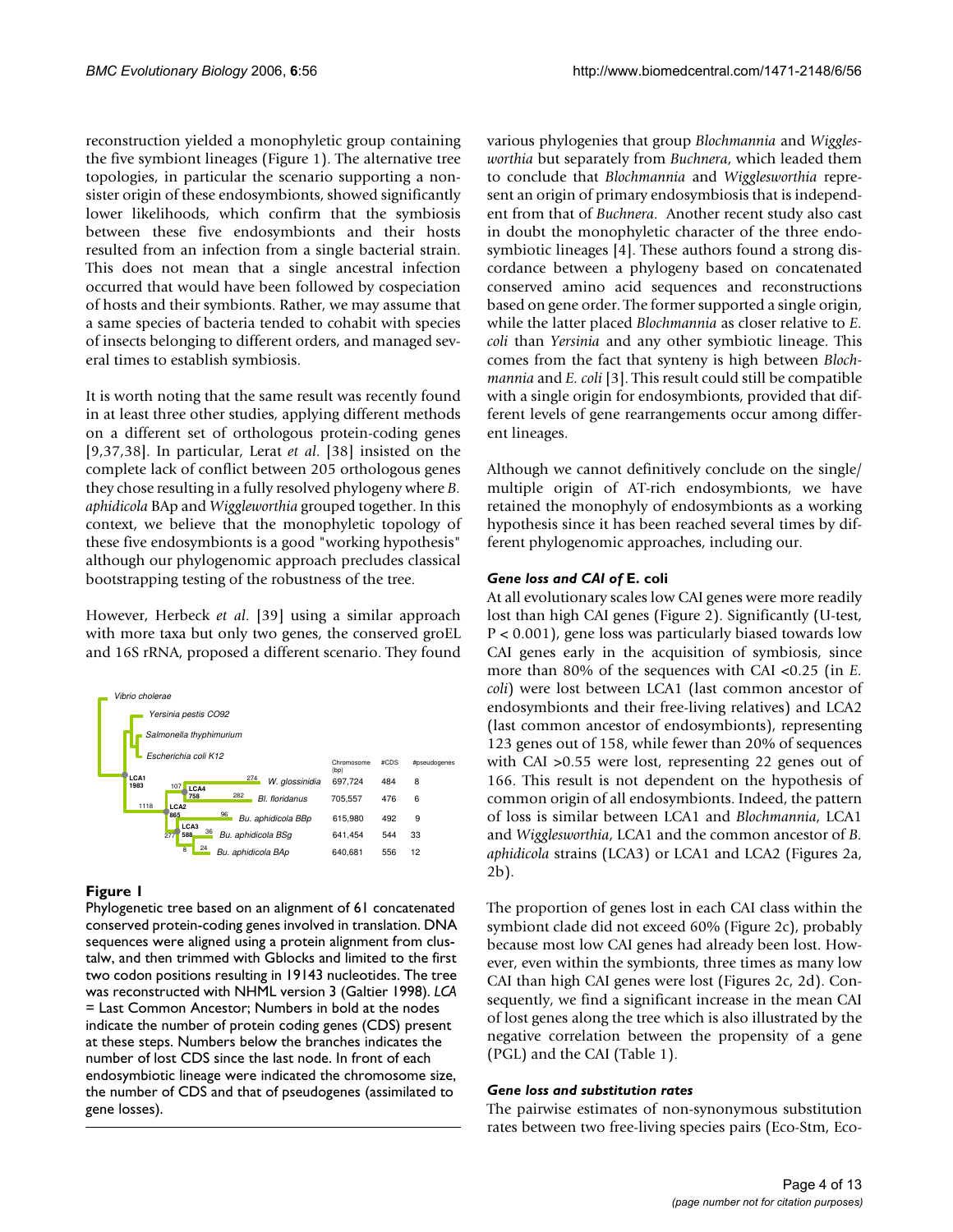

#### Relationship between frequency of depths of the tree **Figure 2** gene loss in endosymbionts and adaptive codon bias (CAI) of the *E. coli* ortholog at different

Relationship between frequency of gene loss in endosymbionts and adaptive codon bias (CAI) of the *E. coli* ortholog at different depths of the tree. y-axis: percentages of genes lost at least on one occasion between different nodes (or a node and a tip), xaxis: CAI classes of *E. coli* K12.

Ype) were averaged for three different categories of genes: (A) Genes lost during the transition to symbiosis, i.e. between LCA1 and LCA2; (B) Genes present in the common ancestor of all symbionts but lost in some symbiotic lineages; (C) Genes retained in all endosymbionts (Figures 3, 4). We found a significant (U-test, P < 0.01) decline

**Table 1: Correlations coefficients (R) between Propensity of Gene Loss (PGL) and Codon Adaptive Index (CAI) or non-synonymous substitution rates (Ka). The analysis is restricted to the genes present in the LCA2 that have been lost at least one time during symbiosis (Figure 3). All coefficients are highly significant (non parametric correlation test of Spearman;** *P* **< 0.005). N: number of genes.**

|                               | N    | R        |
|-------------------------------|------|----------|
| <b>CAI</b>                    | 1983 | $-0.435$ |
| Ka                            |      |          |
| Eco-Ype                       | 1363 | 0.355    |
| Eco-Stm                       | 1949 | 0.248    |
|                               | 262  | 0.244    |
|                               | 516  | 0.147    |
| Wgl-Bfl<br>BAp-BSg<br>BAp-BBp | 286  | 0.178    |
| BSg-BBp                       | 308  | 0.209    |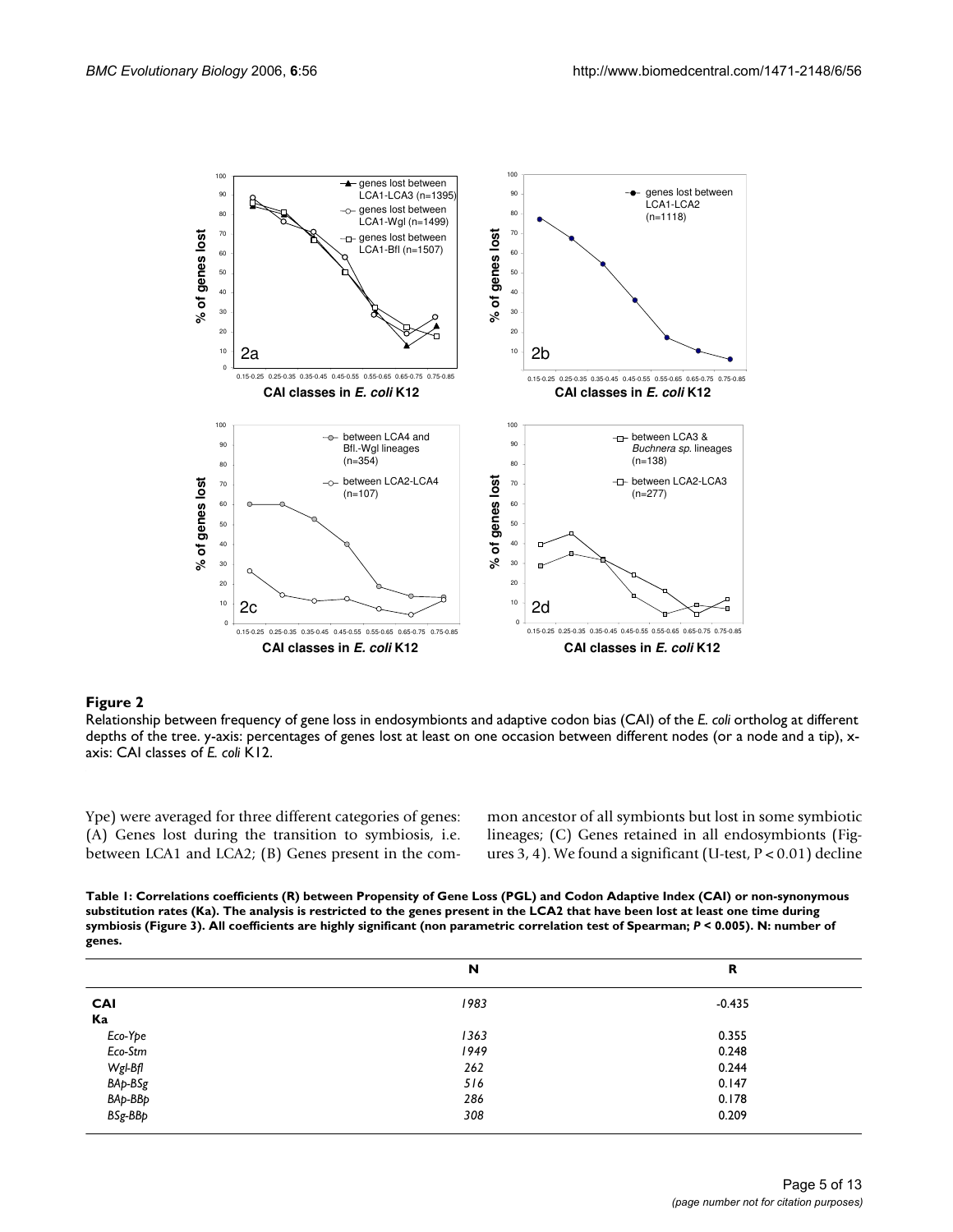

## Figure 3

Three scenarios for ancestral genes: (A) Gene lost in all endosymbionts, presumably between LCA1 and LCA2 (B) Gene present in LCA2 but lost in some of the symbiotic lineages – here is a particular example were a gene has been lost independently in BBp, Wgl and Bfl (C) Gene kept in all endosymbionts. Solid lines represent the presence and dashed So a general set all  $\frac{2}{3}$  and  $\frac{2}{3}$  and  $\frac{2}{3}$  and  $\frac{2}{3}$  and  $\frac{2}{3}$  and  $\frac{2}{3}$  and  $\frac{2}{3}$  and  $\frac{2}{3}$  bere present in LCA2 but ages – here is a particular eximal sindependently in BBp, Wgl symbio

of Ka from (A) to (C) indicating that genes lost later were more conserved, hence probably of greater selective importance. This result demonstrates that the selective importance of a gene in free-living bacteria predicts its propensity of being lost in endosymbionts.

We also examined the non-synonymous substitution rates estimated for four endosymbiotic species pairs (BAp-BSg, BAp-BBp, BSg-BBp, Bfl-Wgl): for all comparisons tested, we found a similar evolutionary signal within the endosymbiont clade. Genes lost at least once within endosymbionts (B) were significantly less conserved than genes never lost (C), suggesting once again that those genes that were lost were of less essential function (Figure 5).

In consequence, we found significant positive correlations between PGL and the non-synonymous substitution rate for the five pairwise comparisons conducted (Table 1).



## Figure 4

Non-synonymous substitution rates calculated between *E. coli* and two free living bacteria (*S. typhimurium* and *Y. pestis*) for each loss scenario (A, B, C correspond to gene loss in all, some or none of the symbionts respectively). Global significance of differences between medians was tested by Mann- $\frac{d}{d} \frac{d}{d}$ <br>  $\frac{d}{d} \frac{d}{d}$ <br>  $\frac{d}{d} \frac{d}{d}$ <br>  $\frac{d}{d} \frac{d}{d}$ <br> **Ka**<br> **Ka**<br> **Kaal Eigure 4**<br> **Kaal Eigure 4**<br> **Kaal Eigure 4**<br> **Kaal Eigure 5**<br> **Kaal Eigure 5**<br> **Kaal Eigure 5**<br> **Coli and two free cach loss sc<br>
so** 

Genes lost over the course of symbiosis evolution were faster evolving than average (in symbiont and free living bacteria).

Interestingly, CAI was negatively correlated with non-synonymous substitution rates both in symbiotic bacteria (four different comparisons tested) and free-living bacteria (two comparisons tested, Table 2). It is noteworthy that greater conservation of high expression genes at non synonymous site has been recently described in endosymbionts [40]. These results and ours confirms, also for prokaryotes, previous findings that highly expressed genes appear to evolve slowly [35,41].

#### *Why some genes are retained and some are lost?*

We have tried to determine the extent to which gene loss is predictable, by evaluating the correlations between some evolutionary parameters and the propensity of a gene to be lost. We showed that losses are concentrated on the genes that are evolutionary less constrained and of probably less selective importance (genes characterized by low adaptive codon bias in *E. coli* and high evolutionary rates in free-living and symbiotic species). The bias between propensities of loss for different categories of genes (genes of different CAI in *E. coli* and of different non-synonymous substitution rates) is particularly strong at the initial steps of the acquisition of symbiosis. We indeed demonstrated that at all stages of symbiosis, genome reduction was specifically targeted to genes of lesser selective importance, or less essential for the survival of the host/symbiont couple. It also is significant that symbionts retain some informative signal about the propensity of gene loss across subsequent diversification in their hosts: indeed, gene losses in later stages concern primarily sequences characterized by relatively high evolutionary rates in other symbiotic lineages. Late gene losses also primarily affect genes characterized by low CAI in *E. coli*. All this suggests that gene loss, even though governed by drift, was also partially influenced by selection both at ancient and recent stages of symbiosis evolution.

There is no a priori reason why non-synonymous substitution rate should be correlated with the propensity of a gene to be lost. Indeed, these two variables are measures of evolutionary conservation that capture substantially different aspects of evolution and one can imagine that functional constraints could be relaxed on a protein achieving an important function in the cell. Here, we have showed that PGL, sequence evolution rate and CAI are interdependent as already found in eukaryotes [35]. Thus, we believe that the large prokaryotic genomes already available combined with data on gene dispensability, expression, and protein interactivity, open the possibility to new comparative studies testing the prevailing forces driving genome reduction.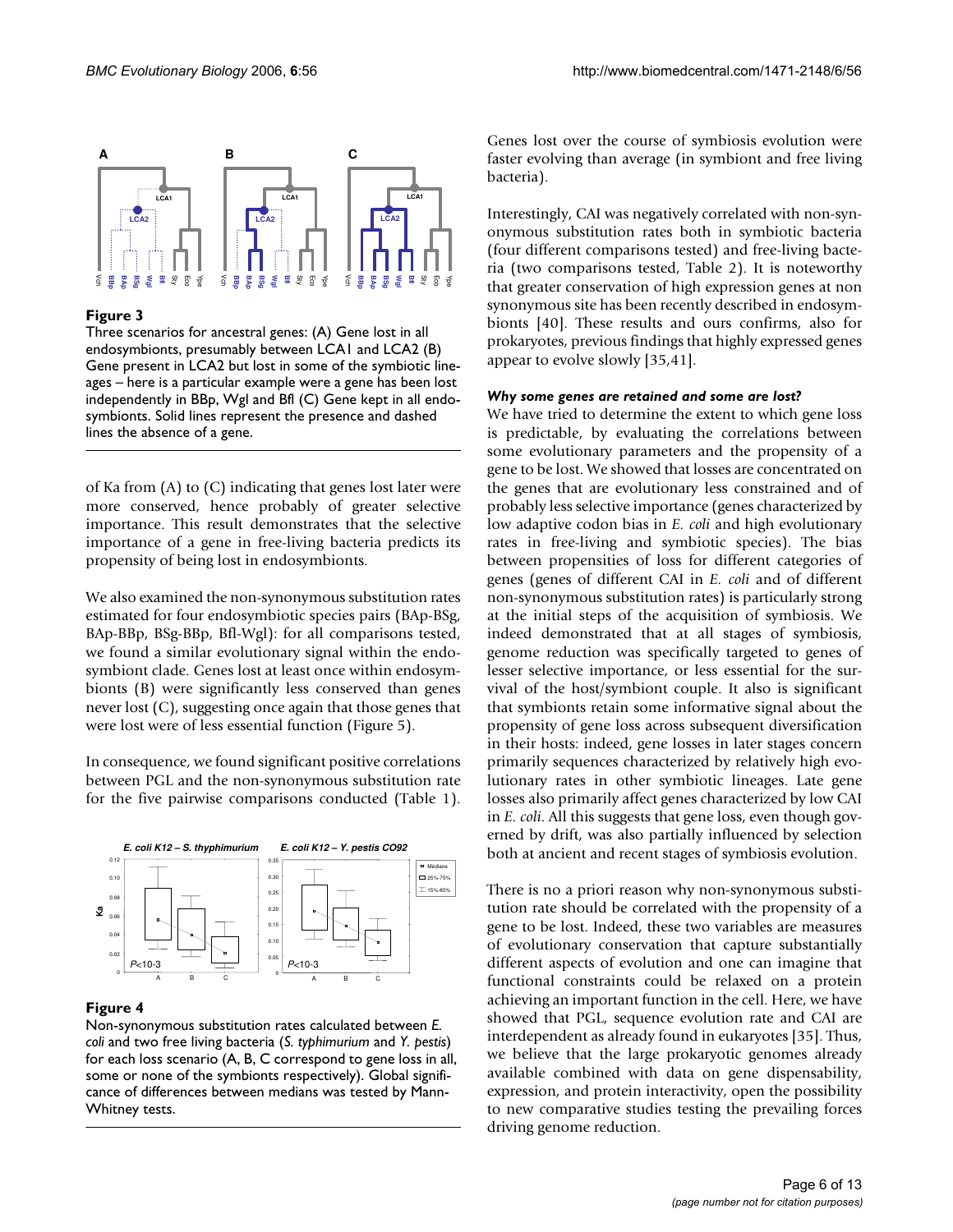

## **Figure 5** Production of the contract of the contract of the contract of the contract of the contract of the contract of the contract of the contract of the contract of the contract of the contract of the contract of the c

Non-synonymous substitution rates (Ka) calculated between pairs of endosymbionts for two different gene loss scenarios across all endosymbionts (B) Genes lost at least once, in some other symbiotic lineage; (C) Genes kept in all endosymbionts.

## *A majority of deletions involving few genes in syntenic fragments*

We reconstructed loss events between the last common ancestor of free living and symbiotic bacteria (LCA1) and the last common ancestor of *B. aphidicola* strains (LCA3) or between LCA1 and the supposed common ancestor of symbiotic bacteria (LCA2). Figure 6 gives one example of our approach, where a deletion between LCA1 and *B. aphidicola* BAp is re-analysed after considering gene content of other *B. aphidicola* strains (i.e. in the LCA1 to LCA3 reconstruction of gene losses) or of other symbionts, Bfl and Wgl (i.e. in the LCA1 to LCA2 reconstruction). Using information from the two other *B. aphidicola* strains made little difference given the small number of additional genes they contributed to the reconstruction of LCA3. The common ancestor of the *B. aphidicola* strains possessed only 32 additional genes not found in BAp. Also, in both cases, and as found already by Moran & Mira (2001), a large majority of the losses were in non-syntenic fragments. In sharp contrast, and compared to previous studies [6,7], many fewer genes were lost in the transition from LCA1 to LCA2 because Wgl and Bfl possess 280 genes apparently absent from LCA3. Besides, this step showed a complete inversion of the proportion of genes lost in syntenic vs non-syntenic fragments. This is mainly caused by the fact that gene order was more conserved between *E. coli* and Bfl than in any other comparison as already described by Belda *et al*. (2005) and Degnan *et al*. (2005). Therefore, adding Bfl in the analysis allows the reestablishment of synteny for many fragments (Figure 6).

We also compared the size distribution (in number of loci) of losses for the LCA1–LCA3 and LCA1–LCA2 steps for both syntenic and non-syntenic losses (Figure 7). Because a greater fraction of gene losses appeared to be in synteny for the LCA1–LCA2 comparison, most classes of deletion sizes were more represented compared to the LCA1–LCA3 case. However, this was not seen for "large"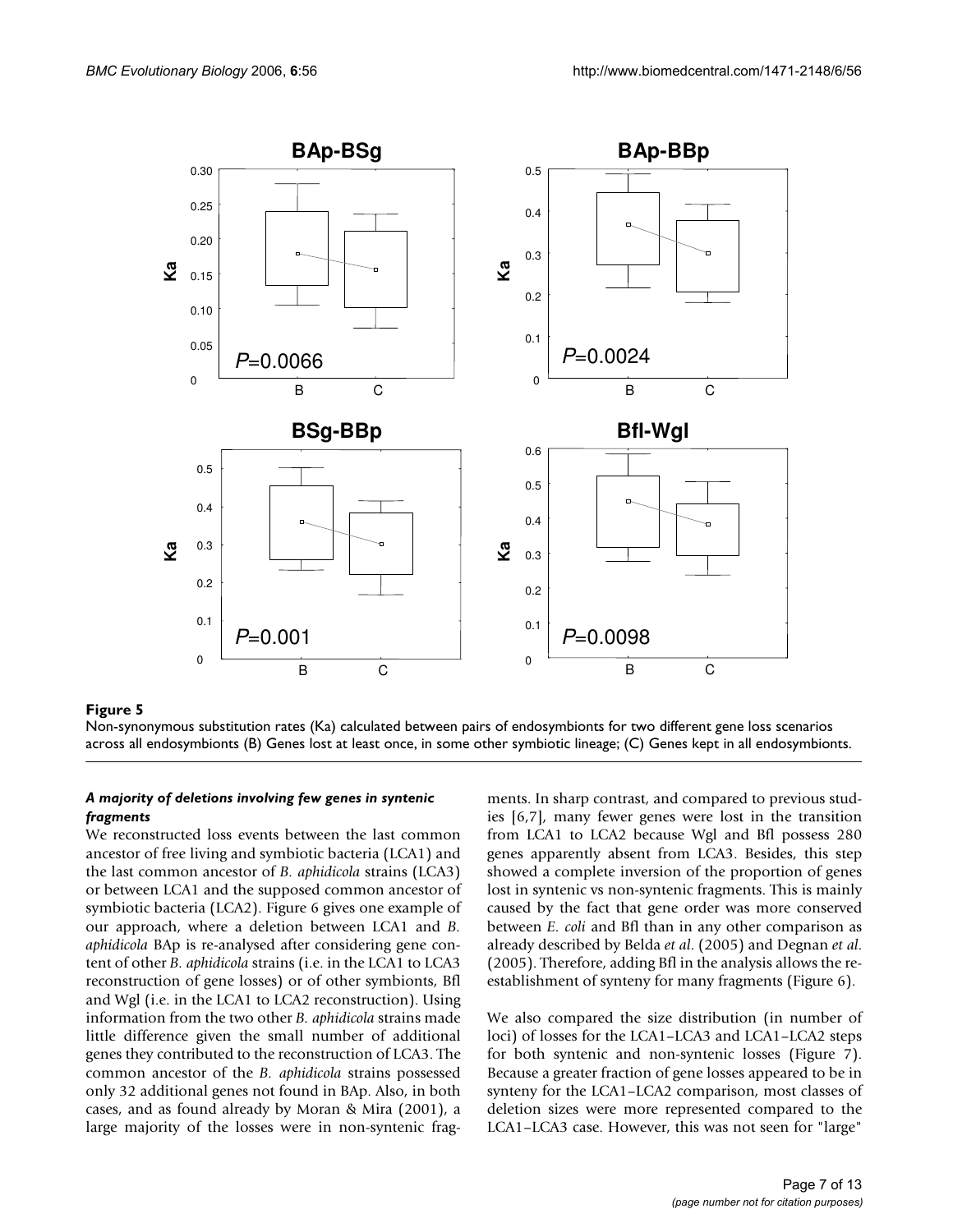

#### Figure 6

Determination of synteny and deletion events between three extant symbionts (BAp, BBp, Bfl) and their reconstructed free-living ancestor (LCA1), through "alignment" of orthologous genes ordered in each genome. Shaded arrows represent genes from the chosen fragment of LCA1 and still present in symbionts (open symbols for genes in symbionts represent genes from LCA1 present in another fragment) while genes of this fragment that were lost are represented by dotted arrows. The numbers below genes in symbionts show their rank in these genomes. The figure illustrates our approach in three steps: alignment between BAp and LCA1 suggest a non syntenic deletion of 8 genes. Alignment between BBp and LCA1 suggest a non syntenic deletion of 7 genes. Alignment between Bfl and LCA1 finally suggest a syntenic deletion of only 1 gene.

deletions (10 genes or above) since the LCA1–LCA2 analysis shows only 5 such instances (versus 8). The curves for non-syntenic losses showed an inverse pattern with respect to quantities (fewer non-syntenic losses in the LCA1–LCA2 comparison). But again, the decrease was particularly marked for large deletion size classes: if we actually focus on deletions of 10 genes or above, only 14 remain in the LCA1–LCA2 comparison (36 for LCA1– LCA3). Considering the information from all the symbionts "breaks" many apparently long non-syntenic stretches of genes lost into shorter stretches  $(N = 340)$ . Reconstructing an hypothetical genome ancestral to different symbionts also led to reduced total number of gene losses, and to smaller blocks of deleted genes. Previous conclusions based on a comparison between a single *B. aphidicola* genome and *E. coli* found on the contrary that early gene loss was supposed to result from large and random deletions [6,11,28]. If the hypothesis of a common origin for these symbioses is accepted, this shows that reductive evolution was from the beginning most often the result of small deletions involving one to five or six gene.

![](_page_7_Figure_6.jpeg)

![](_page_7_Figure_7.jpeg)

To test if deletions were random or clustered, we analysed the distribution of syntenic losses between LCA1 and LCA2 (Figure 8). In the former case, deletion sizes should follow a Pascal (geometric) law of mean P equal to the proportion of genes lost ( $P = 0.438$ ). In the second case, we should expect long stretches of contiguous genes from LCA1 lost or maintained in the symbionts. We considered the events of two adjacent genes from LCA1 conserved in LCA2 which constitute the class "zero" of deletion sizes, and found that observed and expected curves were significantly different ( $P < 0.0001$ ). This was due in part to an excess of "large" deletions of 10 genes or above but even more to an excess of the "zero" class. The fact that more regions with contiguous genes were conserved than expected by chance could be explained by the effect of the level of codon bias (CAI) on the probability of loss (as shown above), given that genes with high or low CAI respectively tend to be clustered in the *E. coli* genome (for example ribosomal genes, with high CAI, are organised in clusters). We tested this effect by using a subset of the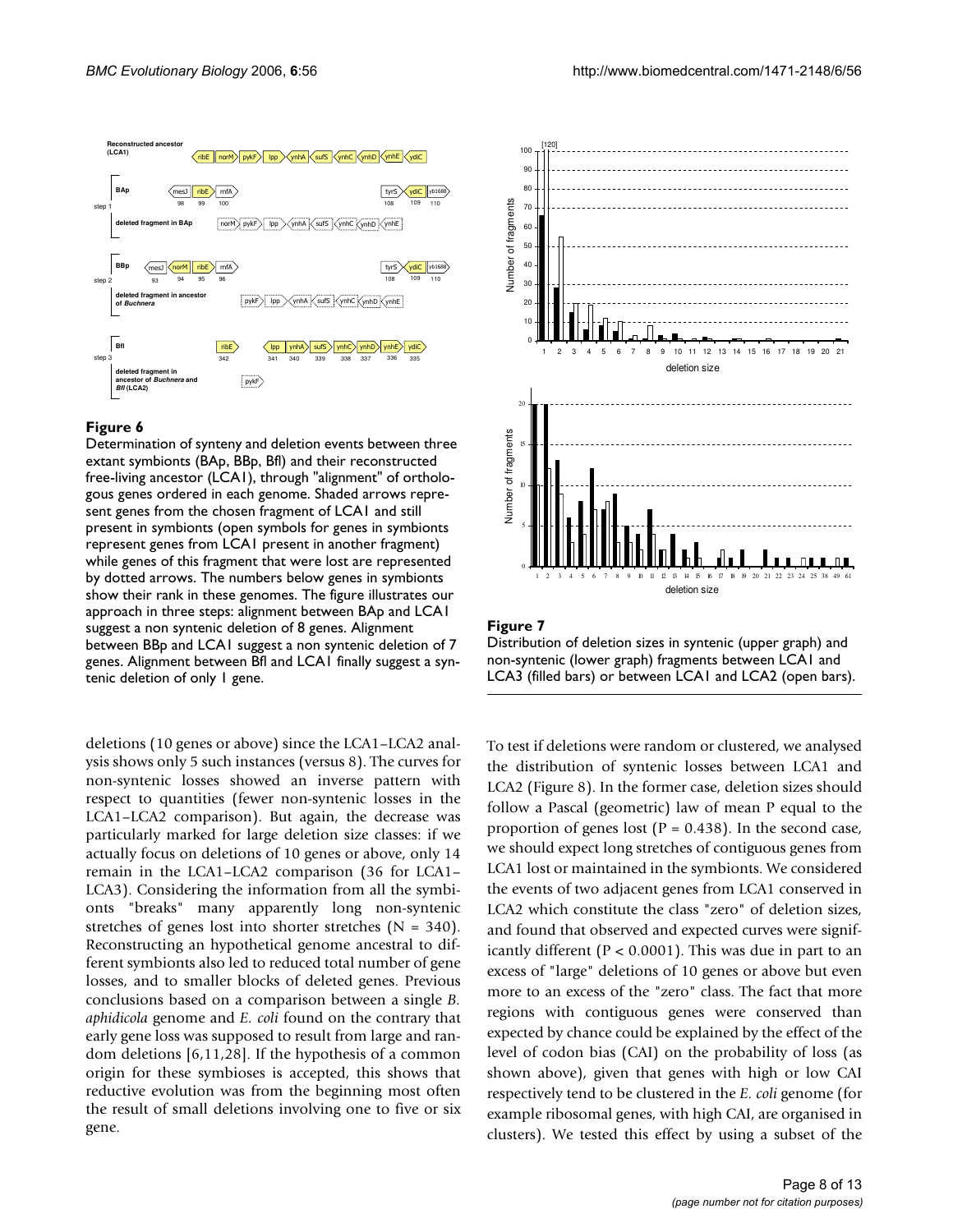![](_page_8_Figure_2.jpeg)

#### Figure 8

Frequency of classes of deletions sizes (in number of genes) between LCA1 and LCA2, for syntenic fragments. Open triangles, observed frequencies. Open squares, expected frequencies if losses were random and deletions sizes followed a Pascal (geometric) law of mean P equal to the frequency of genes in syntenic fragments actually lost ( $P = 0.438$ ). Inbedded histogram: i) open bars represent the difference in % between observed frequencies and simulated frequencies of size classes (averages of  $n = 150$  simulations) for a constant probability of loss (H1 hypothesis) ii) open bars represent the difference in % between simulated frequencies for a probability of loss function of the CAI (H2 hypothesis) and for simulated frequencies under H1. The class "zero" corresponds to two adjacent syntenic genes conserved in LCA2 (i.e. no deletion occurred).

LCA1 genome, composed of the fragments syntenic with LCA2, and evaluating for that subset the relation between CAI and the probability of loss. We fitted this curve with a sigmoid equation of the form  $P(CAI) = \frac{K}{1 + a e^{-r(1 - CAI)}}$ and simulated losses in the LCA1 genome that followed a probability function of the CAI of the gene. We averaged n = 150 simulations to evaluate the distribution of deletion sizes obtained in this way and the mean fraction of

genes lost ( $P' = 0.432$ ). We then again simulated losses in the LCA1 genome, assuming a constant probability of loss for each gene, equal to P'. The resulting differences between the two hypotheses, i.e. a probability of loss being either a function of CAI or being constant across the genomes actually show that considering the effect of CAI and the clustering of genes with similar CAI does result in a slight excess of regions without deletions and of regions with "large" deletions (more than 5 genes, Figure 8, imbedded diagram). However, these differences are small when compared to the differences between observed and expected distributions under a random expectation (Figure 8), so the clustering of genes with a similar CAI only explains a small part of the clustering of deletions. Other reasons may in fact explain that genes were not lost in a strictly random way throughout the genome: genes are often in operons, the whole operon being either lost or conserved altogether. This result on clustering of deletions is consistent with previous findings [6]; however, in our case, discrepancies between the observed distribution of deletions and a "neutral" model of deletions were mostly seen for blocks of 2–5 genes. These conclusions concern losses in syntenic fragments (although these could now represent the majority of losses), and it may still be imagined that a few large blocks were lost in non-syntenic fragments, through processes mostly governed by drift. Finally, our result are fully consistent with the "domino" theory of gene extinction in bacterial genomes [42], which posits than in a first step all genes are under an even threat to be knocked out by mutations, which results in a second step by mass decay of depending genes involved in the same pathway. This would also explain the physical clustering of deletions involving a few genes as found in our study, while no or few large blocks would be lost.

## *Validity of the results under alternative phylogenetic scenarios*

We stress that even under the hypothesis of independent origins of endosymbionts, our conclusions on the links between gene dispensability and selective parameters (CAI, Ka) would be little affected. Indeed, a strong effect of CAI and Ka on the propensity of gene loss was observed

**Table 2: Correlation (R) between CAI and Ka for several pairwise comparisons between free-living and endosymbiotic bacterial lineages. All coefficients are highly significant (non parametric correlation test of Spearman;** *P* **< 0.005).** 

| <b>Pairwise comparisons</b> | R        |  |
|-----------------------------|----------|--|
| Eco-Ype                     | $-0.491$ |  |
| Eco-Stm                     | $-0.447$ |  |
| Bfl-Wgl                     | $-0.374$ |  |
| BAp-BSg                     | $-0.361$ |  |
| BAp-BBp                     | $-0.387$ |  |
| BSg-BBp                     | $-0.400$ |  |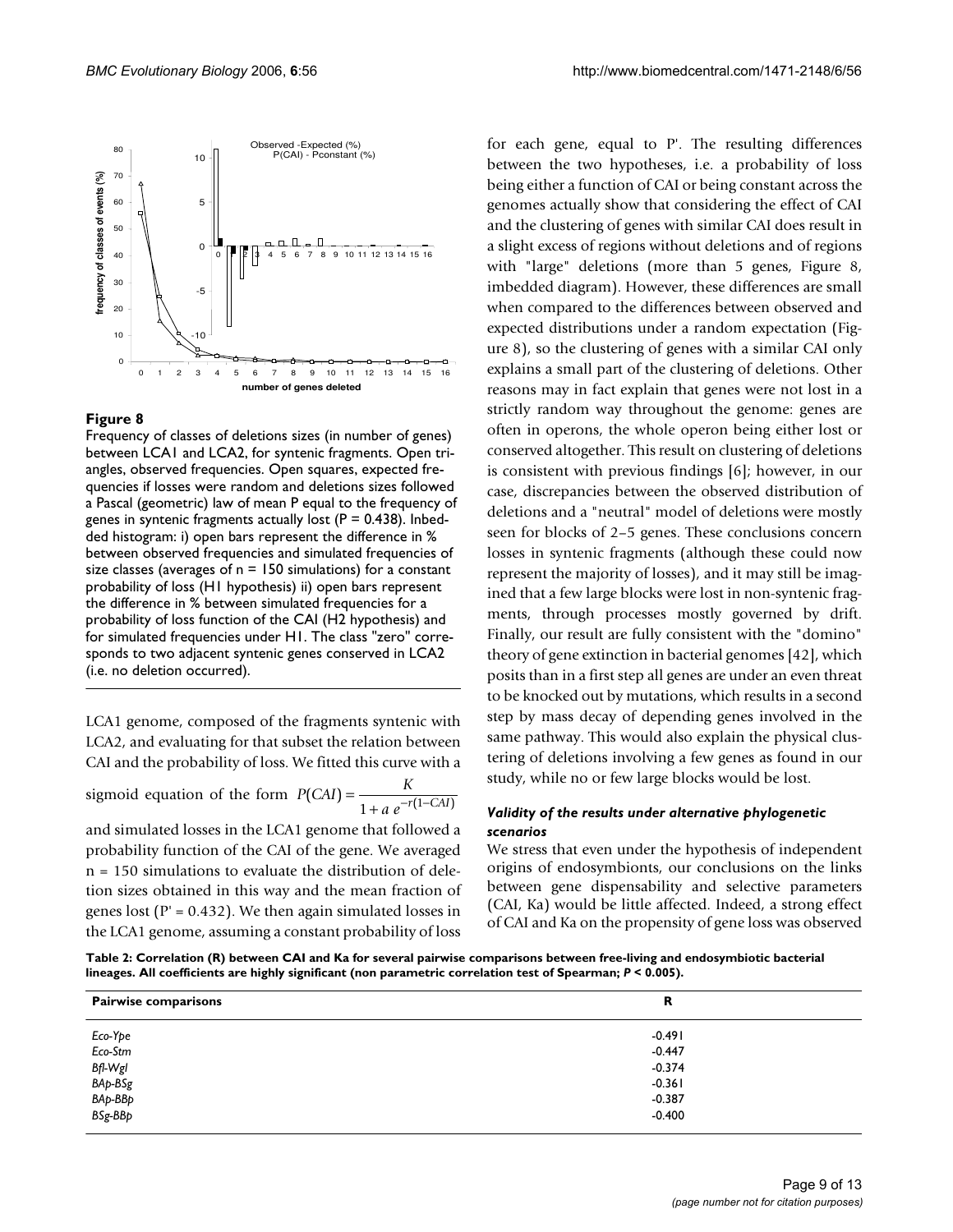even without considering the existence of LCA2 because it was observed for the losses occurring between LCA1 and each of the extant endosymbiotic lineages.

In contrast the reconstruction of deletion sizes is more dependent on the validity of our common ancestry of the five symbionts studied. Considering the reconstructed ancestor of the three *B. aphidicola* strains that are clearly monophyletic affected only marginally earlier studies based on single genome [6].

## **Conclusion**

The particular originality of this work compared to that of precedent studies [6,7] lies in its integration of the information on the selective pressures on genes together with more genome data. The larger genome data set allowed us to detect and characterize more ancient events of gene loss by including the reconstructed common ancestors of symbiotic lineages. We have shown that genes lost in the early stages of symbiosis are on average less selectively constrained than genes conserved in any of the extant symbiotic strains studied. This is shown by significant differences among the two types of genes of two parameters that can measure selective importance: non-synonymous evolutionary rates (in symbionts or in free-living enterics) and codon bias in *E. coli*. In addition, our reconstruction of deeper nodes allowed also a better description of deletion events at the different steps, in particular of their size distribution. Under the hypothesis of a common origin of different symbioses, gene losses would have been mostly occurring through rather small blocks, and in syntenic regions between at least one of the symbionts and present-day *E. coli*. Our study did not include two genomes from insect-associated endosymbionts that have just been completed, *Blochmannia pennsylvanicus* [3] and *B. aphidicola BCc* (host C*inara cedri*, available soon). Studying these genomes will help to better reconstruct recent gene loss events, which occurred after the divergence of *Blochmannia* and *B. aphidcola* strains respectively. However, given their small genomes that include very few genes not already present in other complete sequences, their inclusion could not significantly change our conclusions on early patterns of gene loss.

The knowledge of more endosymbiotic genomes, particular of genomes of larger sizes (e.g. *Sitophilus oryzae* primary endosymbiont [23] will be of paramount interest for fully resolving several puzzles that remain to date. It will indeed provide a more robust phylogenetic scenario of symbiosis acquisition (in single or multiple events) and a finer knowledge on the rate and patterns of gene losses, which will allow disentangling mutational and selective pressures that modulate genome reduction.

## **Methods**

## *Genomic sequences*

Complete genomes were retrieved from EMBL database: *Escherichia coli* K12 (NC\_000913), *Salmonella typhimurium* LT2 (NC\_003197), *Vibrio cholerae* O1 biovar eltor str. N16961 (NC\_002505, NC\_002506), *Yersinia pestis* (NC\_003143), *Buchnera aphidicola* of *Baizongia pistaciae* (NC\_004545), *Buchnera aphidicola* of *Schizaphis graminum* (NC\_004061), *Buchnera* aphidicola of *Acyrthosiphon pisum* (NC\_002528), *Wigglesworthia brevipalpis* (NC\_004344), *Candidatus Blochmannia floridanus* (NC\_005061). The symbiotic strains will be referred as *B. aphidicola* BAp, *B. aphidicola* BSg, *B. aphidicola* BBp, *Wigglesworthia* (Wgl) and *Blochmannia* (Bfl).

## *Phylogenetic tree*

Phylogenetic reconstruction of trees including endosymbiotic DNA sequences which are strongly AT-biased and evolve at relatively high rates is problematic when using classical models of DNA sequence evolution. To avoid this pitfall, we used the tree building method implemented in NHML3 which is based on a heterogeneous model accounting for unequal transition/transversion rates, unequal evolutionary rates among sequence sites and unequal base compositions of sequences [43]. Maximum likelihood inference based on this model was applied to a trimmed alignment of 61 concatenated conserved protein-coding genes (19143 nucleotides) involved in translation. Trimming was done with GBLOCKS [44] in order to limit the data set to unambiguous well conserved parts of the alignments. Only the first two positions of codons, which are relatively less AT enriched [15] were retained for phylogenetic analysis. This yielded a most likely phylogenetic tree that grouped together the five endosymbiotic lineages (Figure 1) suggesting a unique origin of endosymbionts. As the calculation time of this phylogenetic method impeded bootstrap analysis, we decided to test alternative tree topologies, for example assuming several acquisitions of endosymbiosis. We also tested slightly different topologies resulting from the move of *Yersinia pestis* and *Salmonella thyphimurium* along the tree. Loglikelihood differences between all additional trees and the initial topology were tested using the loglikelihood ratio tests.

## *Reconstruction of endosymbiotic ancestors*

Because it is difficult to assign orthology for structural RNA, we excluded from the analysis all non coding genes. To determine the set of orthologous coding genes between *E. coli* K12 and each of the nine bacteria, we performed reciprocal blasts with a cut off value of 10-4, retaining only those genes that were best hits in both comparisons. Applying a parsimony principle, the common ancestor of all endosymbionts was reconstructed as the sum of the orthologous coding genes present in at least one endo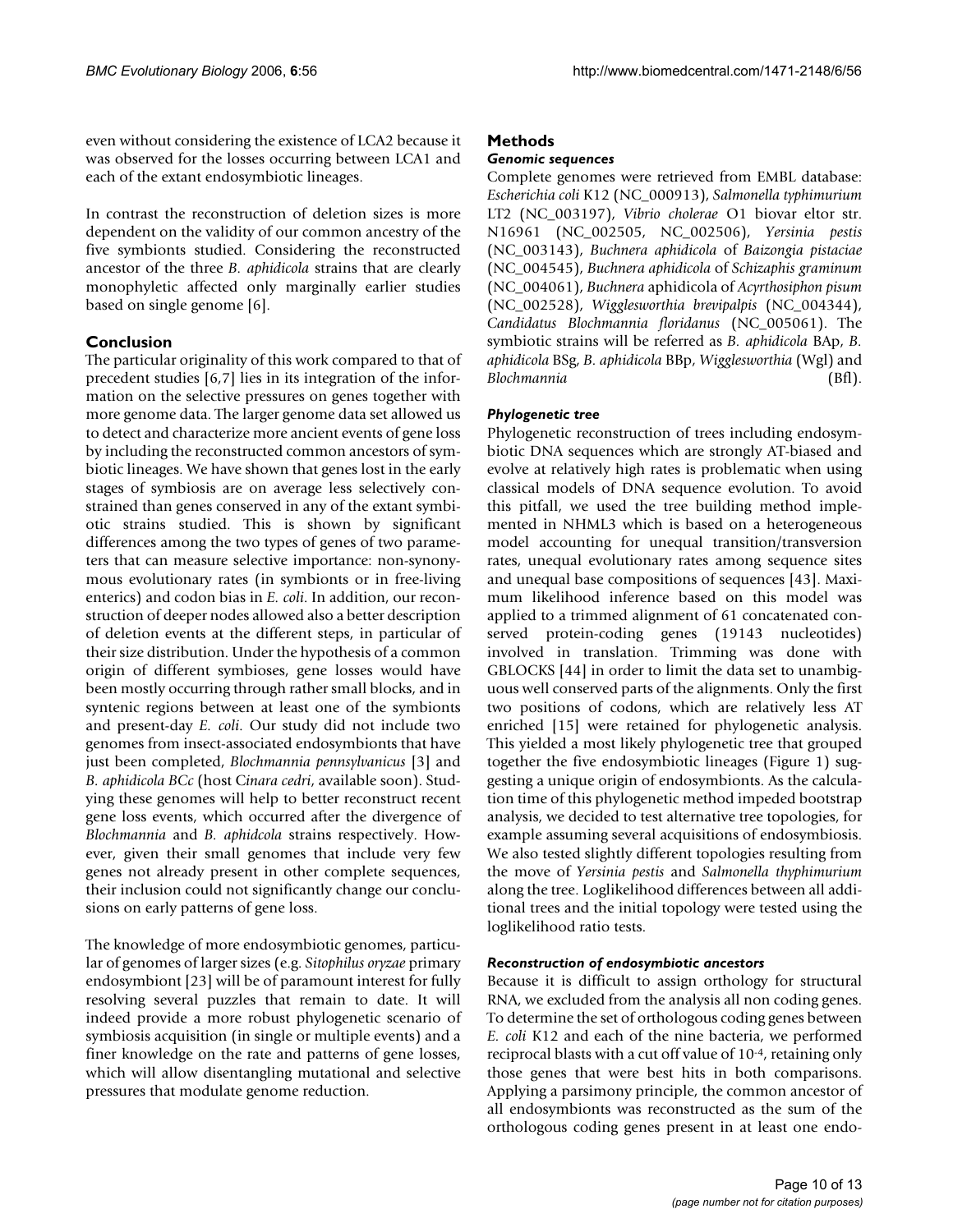symbiotic lineage, *E. coli* and *V. cholera*. This led to removal of the few genes that were present in endosymbionts but have no orthologous equivalent in either *E. coli* or *V. cholera*. Pseudogenes of endosymbiotic genomes were included in the analysis and considered as lost genes.

Finally, this approach allowed the determination of a minimal free-living ancestor of endosymbionts and of their free-living relatives (LCA1) comprising 1983 conserved coding genes that have a low probability of being acquired by lateral gene transfer (LGT). Indeed, LGT generally involves uptake, from distantly related bacteria or phages [45], of genes that are absent from related bacteria. Since our method for reconstructing LCA1 was very conservative, we can speculate that the real last free-living bacteria that gave rise to endosymbionts contained more genes. Intermediary common ancestor to symbiotic lineages were defined as subsets of the initial 1983 CDS of LCA1: LCA2 corresponded to the sum of genes present in all endosymbiotic lineages, generating our common ancestry to all these symbionts, LCA3 to the sum of the genes present in all *B. aphidicola* lineages, and LCA4 to the sum of genes present in *Blochmannia* and *Wigglesworthia* lineages (Figure 1).

## *Quantifying gene loss*

Gene loss was quantified using different approaches including both quantitative and qualitative variables.

*A quantitative marker of gene loss*: for each gene present in LCA1, a parameter called the propensity of a given gene to be lost (PGL) was calculated [35]. This measure required the identification of gene loss along the branches of the phylogeny which was based on the reconstruction of last common ancestors of endosymbionts described above. The propensity of a gene to be lost was calculated as the ratio of the sum of the lengths of branches lacking a given gene to the sum of the lengths of all branches of the tree. This generated a quantitative parameter ranging from 0 (never lost) to 1 (lost from all the branches) that could be used to perform correlations with CAI and substitution rates (Tables 1 and 2).

*Discrete categories of genes* (Figure 3): we quantified gene loss by grouping genes present in LCA1 into three categories: (A) genes lost in all symbionts, presumably between LCA1 and LCA2; (B) genes present in LCA2 but lost in some of the symbiotic lineages; (C) genes kept in all endosymbionts.

## *CAI and substitution rate estimates*

Our main objective was to examine correlations between patterns of gene loss (at different depths of the tree) and the functional importance of genes, in order to measure if losses, particularly in the initial stages of symbiosis could

have been limited by rather precise constraints [7]. To evaluate the level of functional importance of genes, we used two different parameters i) the level of adaptive codon bias (CAI) and ii) the rate of sequence evolution. The former parameter is correlated with the level of gene expression in *E. coli* [46], and more essential genes probably have higher levels of expression [47]. Unfortunately CAI data are not available for genes of endosymbionts which show hardly any trace of adaptive bias [12,15]. We therefore used the CAI of *E. coli* orthologs, calculated through the CODONW package [48].

In addition, we estimated synonymous (Ks) and non-synonymous (Ka) substitutions rates by performing pairwise comparisons of coding sequences. Estimates were calculated using Li's method [49] implemented in the diverge function from the GCG 10.2 package. Since Ks were likely saturated for many of the pairwise comparisons, we restricted our analysis to non-synonymous substitution rates (Ka). Pairwise estimates of non-synonymous substitution rates were conducted for two free-living species pairs (Eco-Stm, Eco-Ype) and four endosymbiotic species pairs (BAp-BSg, BAp-BBp, BSg-BBp, Bfl-Wgl; see Schaber *et al*. [40] for detailed results on substitution rates).

Finally, we looked at the relation between gene loss at different depths of the tree and the degree of functional constraint of genes (estimated by CAI or evolutionary rates) (Figures 3, 4, 5). The significance of the different relationships was tested using either the non-parametric Mann-Whitney tests or the Spearman correlation tests.

## *Reconstruction of gene deletions*

Following Moran and Mira [6], we assumed that the LCA1 possessed the *E. coli* gene order. This is likely true for a majority of genes, given evidence discussed by these authors that most gene rearrangements occurred in the symbiont, and is also supported by our estimations that about 75% of the genes from chromosome I in *V. cholerae* are in syntenic fragments with *E. coli*. Synteny was defined between fragments of the LCA1 and individual symbiotic species if consecutive genes in the LCA1 corresponded to consecutive genes in a given symbiont. To reconstruct synteny between LCA1 and the ancestor of *B. aphidicola* strains (LCA3), we used the fact that gene order is conserved in that group and simply "filled the gaps" of *B. aphidicola* BAp with genes absent from this species but present in either of the two other *B. aphidicola* strains. It was not possible to establish the gene order in LCA2 given the major rearrangements between *Blochmannia*, *Wigglesworthia*, and *Buchnera* (LCA3). However, we assumed that if synteny was established between a fragment in LCA1 and genes from any of these three symbionts, this fragment must have been syntenic with LCA1 in the common ancestor of these symbionts (LCA2).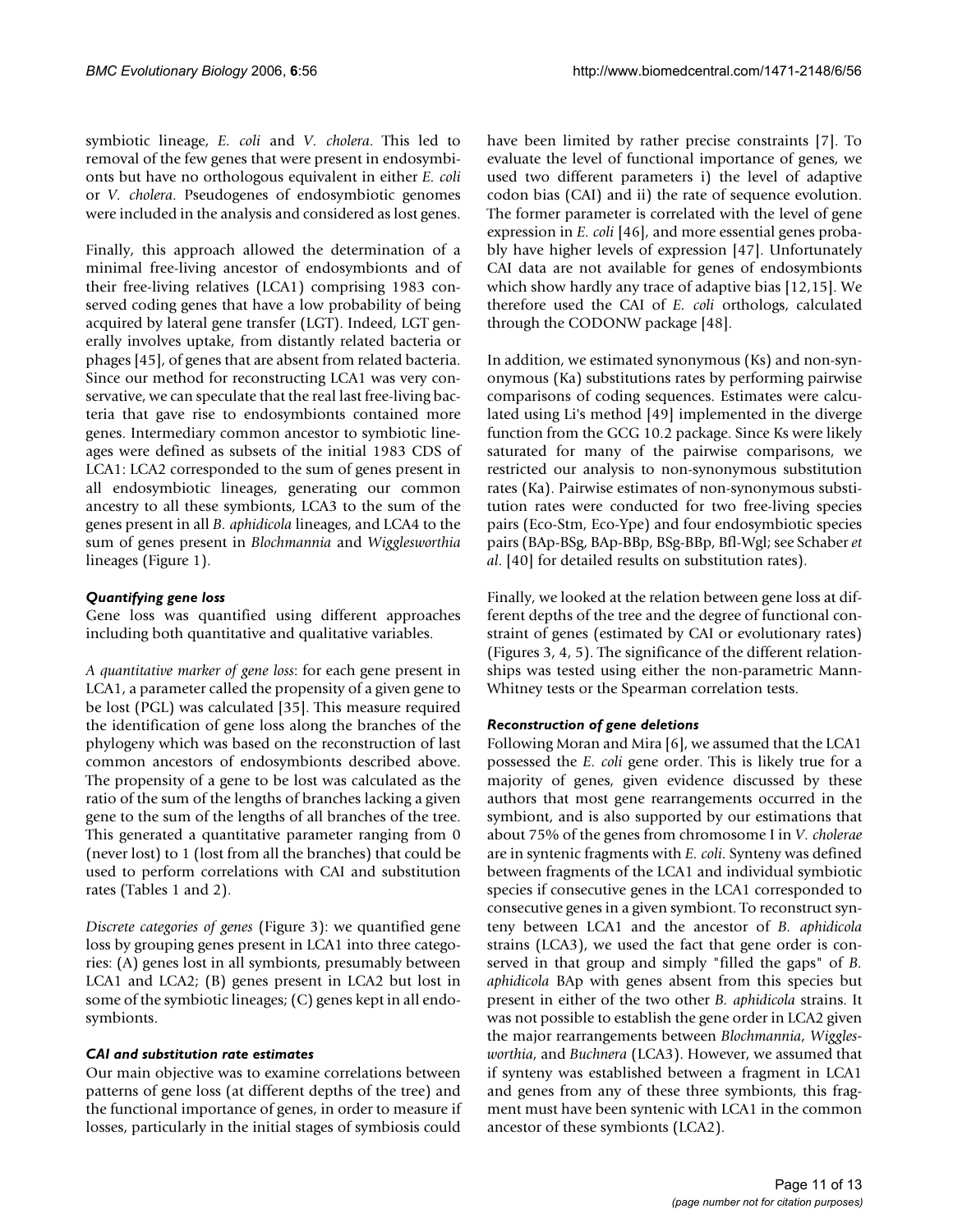#### **Authors' contributions**

FD, CR and JS conceived of the study and carried out the statistical analysis. FJS participated in the design of the study. FD drafted the manuscript. AM initiated the study and participated in its coordination. All authors read and approved the final manuscript.

#### **Acknowledgements**

FD and JS were respectively supported by the Marie Curie Host Fellowships of the European Union Nr. MCFI-1999-01047 and MCFI-1999-01055. This work was supported by the contract HPMD-CT-2000-00056 from European Union and the grants BMC2003-00305 from the Ministerio de Educación y Ciencia (Spain) and Grupos03/04 from Conselleria d'Empresa, Universitat i Ciència (Generalitat Valenciana, Spain) to AM. We are grateful to Jacqui Shykoff for her critical review of the manuscript and her help in revising the english.

#### **References**

- 1. Gil R, Sabater-Munoz B, Latorre A, Silva FJ, Moya A: **Extreme genome reduction in** *Buchnera* **[spp.: Toward the minimal](http://www.ncbi.nlm.nih.gov/entrez/query.fcgi?cmd=Retrieve&db=PubMed&dopt=Abstract&list_uids=11904373) [genome needed for symbiotic life.](http://www.ncbi.nlm.nih.gov/entrez/query.fcgi?cmd=Retrieve&db=PubMed&dopt=Abstract&list_uids=11904373)** *Proc Natl Acad Sci* 2002, **99:**4454-4458.
- 2. Tamas I, Klasson L, Canback B, Naslund AK, Eriksson AS, Wernegreen JJ, Sandstrom JP, Moran NA, Andersson SGE: **[50 mil](http://www.ncbi.nlm.nih.gov/entrez/query.fcgi?cmd=Retrieve&db=PubMed&dopt=Abstract&list_uids=12089438)[lion years of genomic stasis in endosymbiotic bacteria.](http://www.ncbi.nlm.nih.gov/entrez/query.fcgi?cmd=Retrieve&db=PubMed&dopt=Abstract&list_uids=12089438)** *Science* 2002, **296:**2376-2379.
- 3. Degnan PH, Lazarus AB, Wernegreen JJ: **Genome sequence of** *Blochmannia pennsylvanicus* **[indicates parallel evolutionary](http://www.ncbi.nlm.nih.gov/entrez/query.fcgi?cmd=Retrieve&db=PubMed&dopt=Abstract&list_uids=16077009) [trends among bacterial mutualists of insects.](http://www.ncbi.nlm.nih.gov/entrez/query.fcgi?cmd=Retrieve&db=PubMed&dopt=Abstract&list_uids=16077009)** *Genome Res* 2005, **15:**1023-1033.
- 4. Belda E, Moya A, Silva FJ: **[Genome rearrangement distances and](http://www.ncbi.nlm.nih.gov/entrez/query.fcgi?cmd=Retrieve&db=PubMed&dopt=Abstract&list_uids=15772379) [gene order phylogeny in gamma-Proteobacteria.](http://www.ncbi.nlm.nih.gov/entrez/query.fcgi?cmd=Retrieve&db=PubMed&dopt=Abstract&list_uids=15772379)** *Mol Biol Evol* 2005, **22:**1456-1467.
- 5. Shigenobu S, Watanabe H, Hattori M, Sakaki Y, Ishikawa H: **Genome sequence of the endocellular bacterial symbiont of aphids** *Buchnera* **[sp. APS.](http://www.ncbi.nlm.nih.gov/entrez/query.fcgi?cmd=Retrieve&db=PubMed&dopt=Abstract&list_uids=10993077)** *Nature* 2000, **407:**81-86.
- 6. Moran NA, Mira A: **The process of genome shrinkage in the obligate symbiont** *Buchnera aphidicola***[.](http://www.ncbi.nlm.nih.gov/entrez/query.fcgi?cmd=Retrieve&db=PubMed&dopt=Abstract&list_uids=11790257)** *Genome Biol* 2001, **2:**RESEARCH0054.
- 7. Silva FJ, Latorre A, Moya A: **Genome size reduction through multiple events of gene disintegration in** *Buchnera* **[APS.](http://www.ncbi.nlm.nih.gov/entrez/query.fcgi?cmd=Retrieve&db=PubMed&dopt=Abstract&list_uids=11672844)** *Trends Genet* 2001, **17:**615-618.
- 8. van Ham RCHJ, Kamerbeek J, Palacios C, Rausell C, Abascal F, Bastolla U, Fernandez JM, Jimenez L, Postigo M, Silva FJ, Tamames J, Viguera E, Latorre A, Valencia A, Moran F, Moya A: **Reductive genome evolution in** *Buchnera aphidicola***[.](http://www.ncbi.nlm.nih.gov/entrez/query.fcgi?cmd=Retrieve&db=PubMed&dopt=Abstract&list_uids=12522265)** *Proc Natl Acad Sci* 2003, **100:**581-586.
- 9. Gil R, Silva FJ, Zientz E, Delmotte F, Gonzalez-Candelas F, Latorre A, Rausell C, Kamerbeek J, Gadau J, Holldobler B, van Ham RCHJ, Gross R, Moya A: **The genome sequence of** *Blochmannia floridanus***[:](http://www.ncbi.nlm.nih.gov/entrez/query.fcgi?cmd=Retrieve&db=PubMed&dopt=Abstract&list_uids=12886019) [Comparative analysis of reduced genomes.](http://www.ncbi.nlm.nih.gov/entrez/query.fcgi?cmd=Retrieve&db=PubMed&dopt=Abstract&list_uids=12886019)** *Proc Natl Acad Sci* 2003, **100:**9388-9393.
- 10. Akman L, Yamashita A, Watanabe H, Oshima K, Shiba T, Hattori M, Aksoy S: **Genome sequence of the endocellular obligate symbiont of tsetse flies,** *Wigglesworthia glossinidia***[.](http://www.ncbi.nlm.nih.gov/entrez/query.fcgi?cmd=Retrieve&db=PubMed&dopt=Abstract&list_uids=12219091)** *Nature Genetics* 2002, **32:**402-407.
- 11. Ochman H, Moran NA: **[Genes lost and genes found: Evolution](http://www.ncbi.nlm.nih.gov/entrez/query.fcgi?cmd=Retrieve&db=PubMed&dopt=Abstract&list_uids=11352062)** [of bacterial pathogenesis and symbiosis.](http://www.ncbi.nlm.nih.gov/entrez/query.fcgi?cmd=Retrieve&db=PubMed&dopt=Abstract&list_uids=11352062) **292:**1096-1098.
- 12. Moran NA: **[Accelerated evolution and Muller's rachet in](http://www.ncbi.nlm.nih.gov/entrez/query.fcgi?cmd=Retrieve&db=PubMed&dopt=Abstract&list_uids=8610134) [endosymbiotic bacteria.](http://www.ncbi.nlm.nih.gov/entrez/query.fcgi?cmd=Retrieve&db=PubMed&dopt=Abstract&list_uids=8610134)** *Proc Natl Acad Sci* 1996, **93:**2873-2878.
- 13. Clark MA, Moran NA, Baumann P: **[Sequence evolution in bacte](http://www.ncbi.nlm.nih.gov/entrez/query.fcgi?cmd=Retrieve&db=PubMed&dopt=Abstract&list_uids=10555290)[rial endosymbionts having extreme base compositions.](http://www.ncbi.nlm.nih.gov/entrez/query.fcgi?cmd=Retrieve&db=PubMed&dopt=Abstract&list_uids=10555290)** *Mol Biol Evol* 1999, **16:**1586-1598.
- 14. Rocha EP, Danchin A: **[Base composition bias might result from](http://www.ncbi.nlm.nih.gov/entrez/query.fcgi?cmd=Retrieve&db=PubMed&dopt=Abstract&list_uids=12044357) [competition for metabolic resources.](http://www.ncbi.nlm.nih.gov/entrez/query.fcgi?cmd=Retrieve&db=PubMed&dopt=Abstract&list_uids=12044357)** *Trends Genet* 2002, **18:**291-294.
- 15. Rispe C, Delmotte F, van Ham RCHJ, Moya A: **Mutational and selective pressures on codon and amino acid usage in** *Buchnera***[, endosymbiotic bacteria of aphids.](http://www.ncbi.nlm.nih.gov/entrez/query.fcgi?cmd=Retrieve&db=PubMed&dopt=Abstract&list_uids=14672975)** *Genome Res* 2004, **14:**44-53.
- <span id="page-11-0"></span>16. Funk DJ, Wernegreen JJ, Moran NA: **Intraspecific variation in symbiont genomes: Bottlenecks and the aphid-***buchnera* **[association.](http://www.ncbi.nlm.nih.gov/entrez/query.fcgi?cmd=Retrieve&db=PubMed&dopt=Abstract&list_uids=11156972)** *Genetics* 2001, **157:**477-489.
- 17. Abbot P, Moran NA: **Extremely low levels of genetic polymorphism in endosymbionts (***Buchnera***) of aphids (***Pemphigus***[\).](http://www.ncbi.nlm.nih.gov/entrez/query.fcgi?cmd=Retrieve&db=PubMed&dopt=Abstract&list_uids=12453247)** *Mol Ecol* 2002, **11:**2649-2660.
- 18. Gomez-Valero L, Soriano-Navarro M, Perez-Brocal V, Heddi A, Moya A, Garcia-Verdugo JM, Latorre A: **Coexistence of** *Wolbachia* **with** *Buchnera aphidicola* **and a secondary symbiont in the aphid** *Cinara cedri***[.](http://www.ncbi.nlm.nih.gov/entrez/query.fcgi?cmd=Retrieve&db=PubMed&dopt=Abstract&list_uids=15375144)** *J Bacteriol* 2004, **186:**6626-6633.
- 19. Andersson SGE, Zomorodipour A, Andersson JO, Sicheritz-Ponten T, Alsmark UCM, Podowski RM, Naslund AK, Eriksson AS, Winkler HH, Kurland CG: **The genome sequence of** *Rickettsia prowazekii* [and the origin of mitochondria.](http://www.ncbi.nlm.nih.gov/entrez/query.fcgi?cmd=Retrieve&db=PubMed&dopt=Abstract&list_uids=9823893) **396:**133-140.
- 20. Andersson JO, Andersson SGE: **[Insights into the evolutionary](http://www.ncbi.nlm.nih.gov/entrez/query.fcgi?cmd=Retrieve&db=PubMed&dopt=Abstract&list_uids=10607609) [process of genome degradation.](http://www.ncbi.nlm.nih.gov/entrez/query.fcgi?cmd=Retrieve&db=PubMed&dopt=Abstract&list_uids=10607609)** *Curr Opin Genet Dev* 1999, **9:**664-671.
- 21. Peterson SN, Fraser CM: **[The complexity of simplicity.](http://www.ncbi.nlm.nih.gov/entrez/query.fcgi?cmd=Retrieve&db=PubMed&dopt=Abstract&list_uids=11182883)** *Genome Biol* 2001, **2:**COMMENT2002.
- 22. Mira A, Ochman H, Moran NA: **[Deletional bias and the evolution](http://www.ncbi.nlm.nih.gov/entrez/query.fcgi?cmd=Retrieve&db=PubMed&dopt=Abstract&list_uids=11585665) [of bacterial genomes.](http://www.ncbi.nlm.nih.gov/entrez/query.fcgi?cmd=Retrieve&db=PubMed&dopt=Abstract&list_uids=11585665)** *Trends Genet* 2001, **17:**589-596.
- 23. Dale C, Wang B, Moran N, Ochman H: **[Loss of DNA recombina](http://www.ncbi.nlm.nih.gov/entrez/query.fcgi?cmd=Retrieve&db=PubMed&dopt=Abstract&list_uids=12777518)[tional repair enzymes in the initial stages of genome degen](http://www.ncbi.nlm.nih.gov/entrez/query.fcgi?cmd=Retrieve&db=PubMed&dopt=Abstract&list_uids=12777518)[eration.](http://www.ncbi.nlm.nih.gov/entrez/query.fcgi?cmd=Retrieve&db=PubMed&dopt=Abstract&list_uids=12777518)** *Mol Biol Evol* 2003, **20:**1188-1194.
- 24. Dufresne A, Garczarek L, Partensky F: **[Accelerated evolution](http://www.ncbi.nlm.nih.gov/entrez/query.fcgi?cmd=Retrieve&db=PubMed&dopt=Abstract&list_uids=15693943) [associated with genome reduction in a free-living prokary](http://www.ncbi.nlm.nih.gov/entrez/query.fcgi?cmd=Retrieve&db=PubMed&dopt=Abstract&list_uids=15693943)[ote.](http://www.ncbi.nlm.nih.gov/entrez/query.fcgi?cmd=Retrieve&db=PubMed&dopt=Abstract&list_uids=15693943)** *Genome Biol* 2005, **6:**.
- 25. Silva FJ, Latorre A, Moya A: **[Why are the genomes of endosym](http://www.ncbi.nlm.nih.gov/entrez/query.fcgi?cmd=Retrieve&db=PubMed&dopt=Abstract&list_uids=12683967)[biotic bacteria so stable?](http://www.ncbi.nlm.nih.gov/entrez/query.fcgi?cmd=Retrieve&db=PubMed&dopt=Abstract&list_uids=12683967)** *Trends Genet* 2003, **19:**176-180.
- 26. Andersson SGE, Kurland CG: **[Reductive evolution of resident](http://www.ncbi.nlm.nih.gov/entrez/query.fcgi?cmd=Retrieve&db=PubMed&dopt=Abstract&list_uids=9717214) [genomes.](http://www.ncbi.nlm.nih.gov/entrez/query.fcgi?cmd=Retrieve&db=PubMed&dopt=Abstract&list_uids=9717214)** *Trends Microbiol* 1998, **6:**263-268.
- 27. Ochman H: **[Genomes on the shrink.](http://www.ncbi.nlm.nih.gov/entrez/query.fcgi?cmd=Retrieve&db=PubMed&dopt=Abstract&list_uids=16105941)** *Proc Natl Acad Sci* 2005, **102:**11959-11960.
- 28. Wernegreen JJ: [Genome evolution in bacterial endosymbionts](http://www.ncbi.nlm.nih.gov/entrez/query.fcgi?cmd=Retrieve&db=PubMed&dopt=Abstract&list_uids=12415315) **[of insects.](http://www.ncbi.nlm.nih.gov/entrez/query.fcgi?cmd=Retrieve&db=PubMed&dopt=Abstract&list_uids=12415315)** *Nat Rev Genet* 2002, **3:**850-861.
- 29. Cole ST, Eiglmeier K, Parkhill J, James KD, Thomson NR, Wheeler PR, Honore N, Garnier T, Churcher C, Harris D, Mungall K, Basham D, Brown D, Chillingworth T, Connor R, Davies RM, Devlin K, Duthoy S, Feltwell T, Fraser A, Hamlin N, Holroyd S, Hornsby T, Jagels K, Lacroix C, Maclean J, Moule S, Murphy L, Oliver K, Quail MA, Rajandream MA, Rutherford KM, Rutter S, Seeger K, Simon S, Simmonds M, Skelton J, Squares R, Squares S, Stevens K, Taylor K, Whitehead S, Woodward JR, Barrell BG: **Massive gene decay in the leprosy** *bacillus***[.](http://www.ncbi.nlm.nih.gov/entrez/query.fcgi?cmd=Retrieve&db=PubMed&dopt=Abstract&list_uids=11234002)** *Nature* 2001, **409:**1007-1011.
- Lerat E, Ochman H: [Recognizing the pseudogenes in bacterial](http://www.ncbi.nlm.nih.gov/entrez/query.fcgi?cmd=Retrieve&db=PubMed&dopt=Abstract&list_uids=15933207) **[genomes.](http://www.ncbi.nlm.nih.gov/entrez/query.fcgi?cmd=Retrieve&db=PubMed&dopt=Abstract&list_uids=15933207)** *Nucleic Acids Res* 2005, **33:**3125-3132.
- 31. Jin Q, Yuan ZH, Xu JG, Wang Y, Shen Y, Lu WC, Wang JH, Liu H, Yang J, Yang F, Zhang XB, Zhang JY, Yang GW, Wu HT, Qu D, Dong J, Sun LL, Xue Y, Zhao AL, Gao YS, Zhu JP, Kan B, Ding KY, Chen SX, Cheng HS, Yao ZJ, He BK, Chen RS, Ma DL, Qiang BQ, Wen YM, Hou YD, Yu J: **Genome sequence of** *Shigella flexneri* **2a: insights into pathogenicity through comparison with genomes of** *Escherichia coli* **[K12 and O157.](http://www.ncbi.nlm.nih.gov/entrez/query.fcgi?cmd=Retrieve&db=PubMed&dopt=Abstract&list_uids=12384590)** *Nucleic Acids Res* 2002, **30:**4432-4441.
- 32. Parkhill J, Dougan G, James KD, Thomson NR, Pickard D, Wain J, Churcher C, Mungall KL, Bentley SD, Holden MTG, Sebaihia M, Baker S, Basham D, Brooks K, Chillingworth T, Connerton P, Cronin A, Davis P, Davies RM, Dowd L, White N, Farrar J, Feltwell T, Hamlin N, Haque A, Hien TT, Holroyd S, Jagels K, Krogh A, Larsen TS, Leather S, Moule S, O'Gaora P, Parry C, Quail M, Rutherford K, Simmonds M, Skelton J, Stevens K, Whitehead S, Barrell BG: **Complete genome sequence of a multiple drug resistant** *Salmonella enterica serovar Typhi* **[CT18.](http://www.ncbi.nlm.nih.gov/entrez/query.fcgi?cmd=Retrieve&db=PubMed&dopt=Abstract&list_uids=11677608)** *Nature* 2001, **413:**848-852.
- 33. Nilsson AI, Koskiniemi S, Eriksson S, Kugelberg E, Hinton JCD, Andersson DI: **[Bacterial genome size reduction by experimen](http://www.ncbi.nlm.nih.gov/entrez/query.fcgi?cmd=Retrieve&db=PubMed&dopt=Abstract&list_uids=16099836)[tal evolution.](http://www.ncbi.nlm.nih.gov/entrez/query.fcgi?cmd=Retrieve&db=PubMed&dopt=Abstract&list_uids=16099836)** *Proc Natl Acad Sci* 2005, **102:**12112-12116.
- 34. Klasson L, Andersson SGE: **[Evolution of minimal-gene-sets in](http://www.ncbi.nlm.nih.gov/entrez/query.fcgi?cmd=Retrieve&db=PubMed&dopt=Abstract&list_uids=14700550) [host-dependent bacteria.](http://www.ncbi.nlm.nih.gov/entrez/query.fcgi?cmd=Retrieve&db=PubMed&dopt=Abstract&list_uids=14700550)** *Trends Microbiol* 2004, **12:**37-43.
- 35. Krylov DM, Wolf YI, Rogozin IB, Koonin EV: **[Gene loss, protein](http://www.ncbi.nlm.nih.gov/entrez/query.fcgi?cmd=Retrieve&db=PubMed&dopt=Abstract&list_uids=14525925) [sequence divergence, gene dispensability, expression level,](http://www.ncbi.nlm.nih.gov/entrez/query.fcgi?cmd=Retrieve&db=PubMed&dopt=Abstract&list_uids=14525925) and interactivity are correlated in eukaryotic evolution.** *Genome Res* 2003, **13:**2229-2235.
- Boussau B, Karlberg EO, Frank AC, Legault BA, Andersson SGE: **[Computational inference of scenarios for alpha-proteobac](http://www.ncbi.nlm.nih.gov/entrez/query.fcgi?cmd=Retrieve&db=PubMed&dopt=Abstract&list_uids=15210995)[terial genome evolution.](http://www.ncbi.nlm.nih.gov/entrez/query.fcgi?cmd=Retrieve&db=PubMed&dopt=Abstract&list_uids=15210995)** *Proc Natl Acad Sci* 2004, **101:**9722-9727.